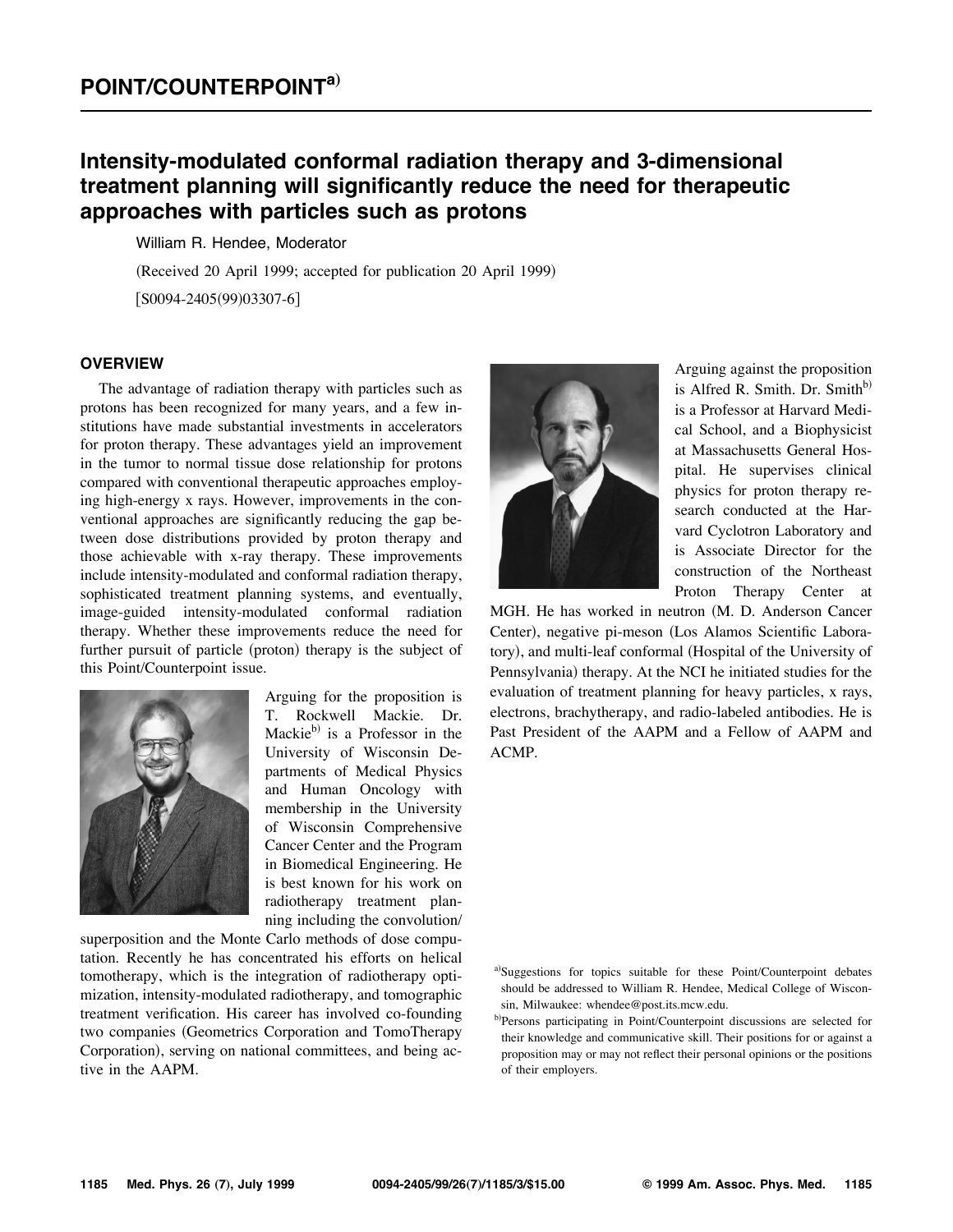## **For the proposition**

Thomas Rockwell Mackie

*University of Wisconsin, Departments of Medical Physics and Human Oncology, Madison, Wisconsin 53706 (Tel. 608-262-7358, e-mail: mackie@macc.wisc.edu)*

## **OPENING STATEMENT**

Proton beam therapy, as practiced today, is much better than conventional photon beam radiotheraphy but often inferior to photon intensity-modulated radiation therapy (IMRT). Because the cost of proton facilities is much greater than for photon IMRT, the cost effectiveness of photon IMRT is currently much superior.

Utilization of the Bragg peak of proton beams is most effective when there are highly sensitive tissues immediately distal to the target volume. Unfortunately, this aspect cannot always be used because of uncertainty in the proton range due to uncertainty in tissue density obtained from CT scans. Tissue density uncertainty has far less effect on photon beam 3D radiotherapy treatment planning.

Proponents of proton radiotherapy often do not point out that the lateral falloff in dose, the dose penumbra, at deeper depths from high-energy proton beams can be less steep than low-energy photon beams produced by linacs. This means that the beam area has to be made larger than a photon beam to ensure that a deep-seated target volume is not in the penumbra. The sharp penumbra of photons is what is being exploited in photon IMRT to conformally avoid neighboring sensitive tissue structures.

Multiple proton scattering causes high-gradient hot and cold spots to develop if the beam travels through highcontrast heterogeneities or steep surface irregularities which are typical of head and neck radiotherapy. Multiple proton scattering also makes junctioning fields tricky. While possible in principle, it is highly unlikely that we will be making use of proton beam radiography for setup or dosimetric quality assurance in the near future. By contrast, photon IMRT can account for surface irregularities and tissue inhomogeneities, can reduce the need for elaborate field junctioning, and will be capable of geometric and dosimetric verification using an exit detector.

The cost-effectiveness of proton radiotherapy for the vast majority of patients must be questioned. Results of planning comparisons of conventional proton and IMRT photon radiotherapy indicate that photon IMRT is often the better plan when the dose distribution requires a complex conformal shape. Any radiotherapy department can now practice photon IMRT for a tiny fraction  $(2 \text{ to } 5\%)$  of the capital cost of a proton facility. And often, the photon IMRT patients will get a far better treatment! There are a few cases, such as eye tumors, whereby low-energy proton beams, will be superior. Unfortunately, there would not be enough cases, except possibly in the largest managed care networks, to keep a proton facility busy treating those patients that can really benefit from the expense.

Proton IMRT combined with x-ray verification capability may outperform photon IMRT but at an even greater expense. Before new proton facilities are built it would make sense to wait until proton radiotherapy is both capable of verifiable IMRT and its acceleration and beam transport technology is significantly reduced in price.

In summary, photon IMRT reduces the need for proton beam radiotherapy and other more exotic particle types. This is because photon IMRT is now more cost effective than proton radiotherapy in the vast majority of cases.

#### **REBUTTAL**

My esteemed colleague has confirmed my central point. The major difference between conventional proton beam radiotherapy and photon IMRT (IMXT) is cost. Professor Smith related a planning comparison for a nasopharynx case, where for equal NTCP, IMXT had a TCP of 86% and conventional proton radiotherapy had a TCP of 88%. Given uncertainty in biological models, these results are indistinguishable except that the proton treatment would have cost, by Professor Smith's estimates, 50% to 100% more.

The rest of my rebuttal will examine the issue of intensity-modulated proton radiotherapy (IMPT). IMPT is technically possible (I am a co-inventor, with Joseph Deasy and Paul Deluca, on an IMPT patent), however, IMPT will be even more expensive because both beam intensity and beam energy must be controlled simultaneously. Before IMPT is feasible, more accurate dose computation is required. Before IMPT is practical, the cost and size of proton accelerator systems must be reduced.

Perhaps the proponents of conventional proton radiotherapy and IMXT should join forces? The Bragg peak of a conventional proton beam could be exploited to deliver the bulk of the treatment dose but be augmented with the addition of IMXT. Junction difficulties could be reduced wherever possible by making the proton dose gradient in the match region low (and linear if possible). In this way, IMXT could deliver most of its dose to smaller volumes, near critical structures and at the boundaries of fields, where their placement could be radiographically verified. This combination could approach the theoretical advantages of IMPT at a fraction of the investment in time and money.

Until dosimetry issues are resolved and proton accelerators are reduced in price, IMPT is a questionable investment. What makes the most technical and financial sense is to concentrate research and development in IMXT and to adapt IMXT for use in conventional proton facilities as well.